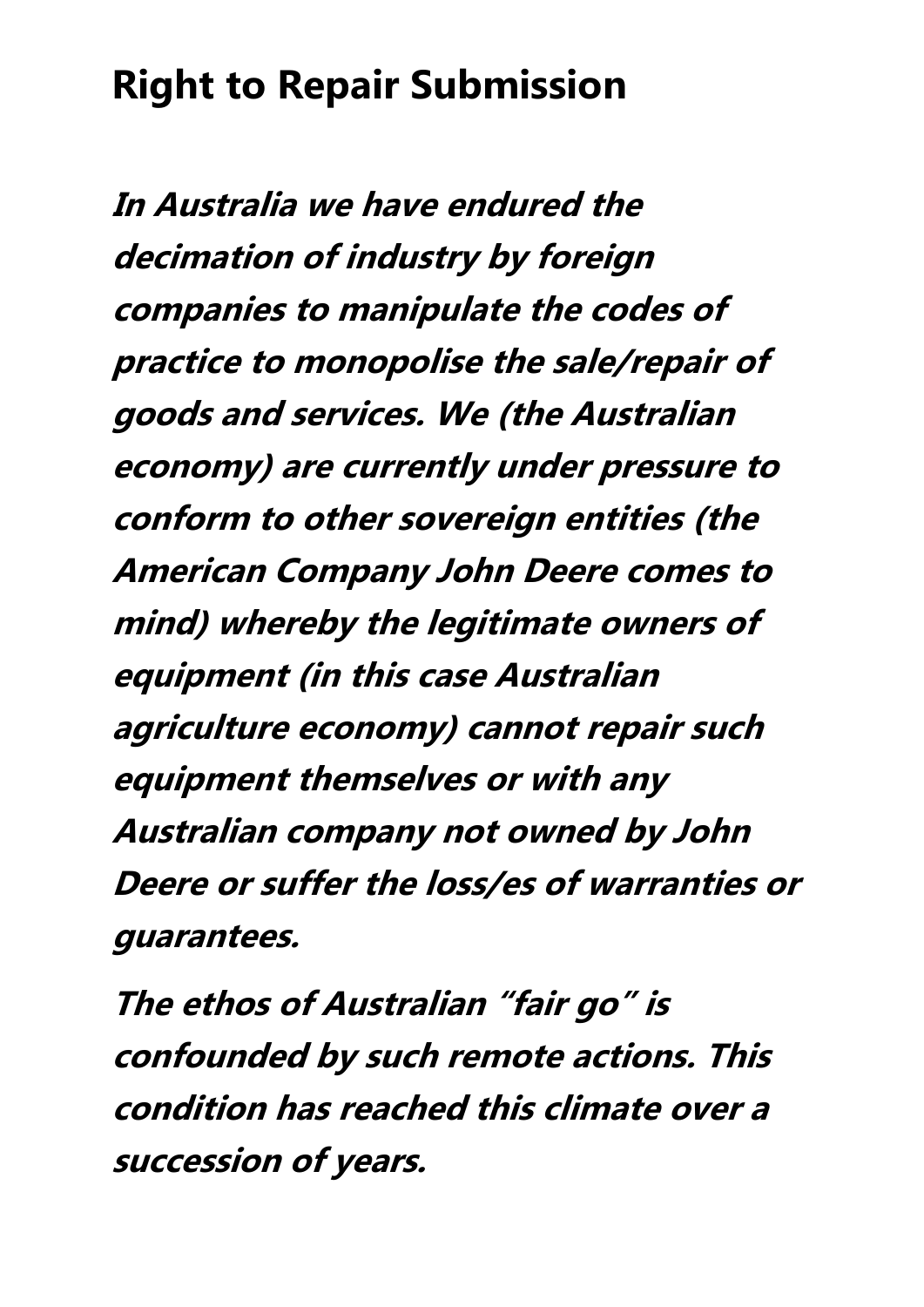**Australian industry used to conform to the Australian Standards. A set of rules that governed the integrity of goods and services that gave a modicum of consumer protection from unsafe or poor quality goods and services "under Australian law"**

**Over time the Australian Standards have given way to such mechanisms as ISO (International Standards Organisation. The first abrogation of sovereignty.**

**A classic example of this is in the spare parts industry. If I own/ed a Japanese vehicle and repairs were necessary the spares were produced and imported via a lengthy (monopolistic and time constrained) supply chain.**

**An example: Honda gearbox bearings are designed specifically and wholly integrated for Honda alone. When a gearbox requires**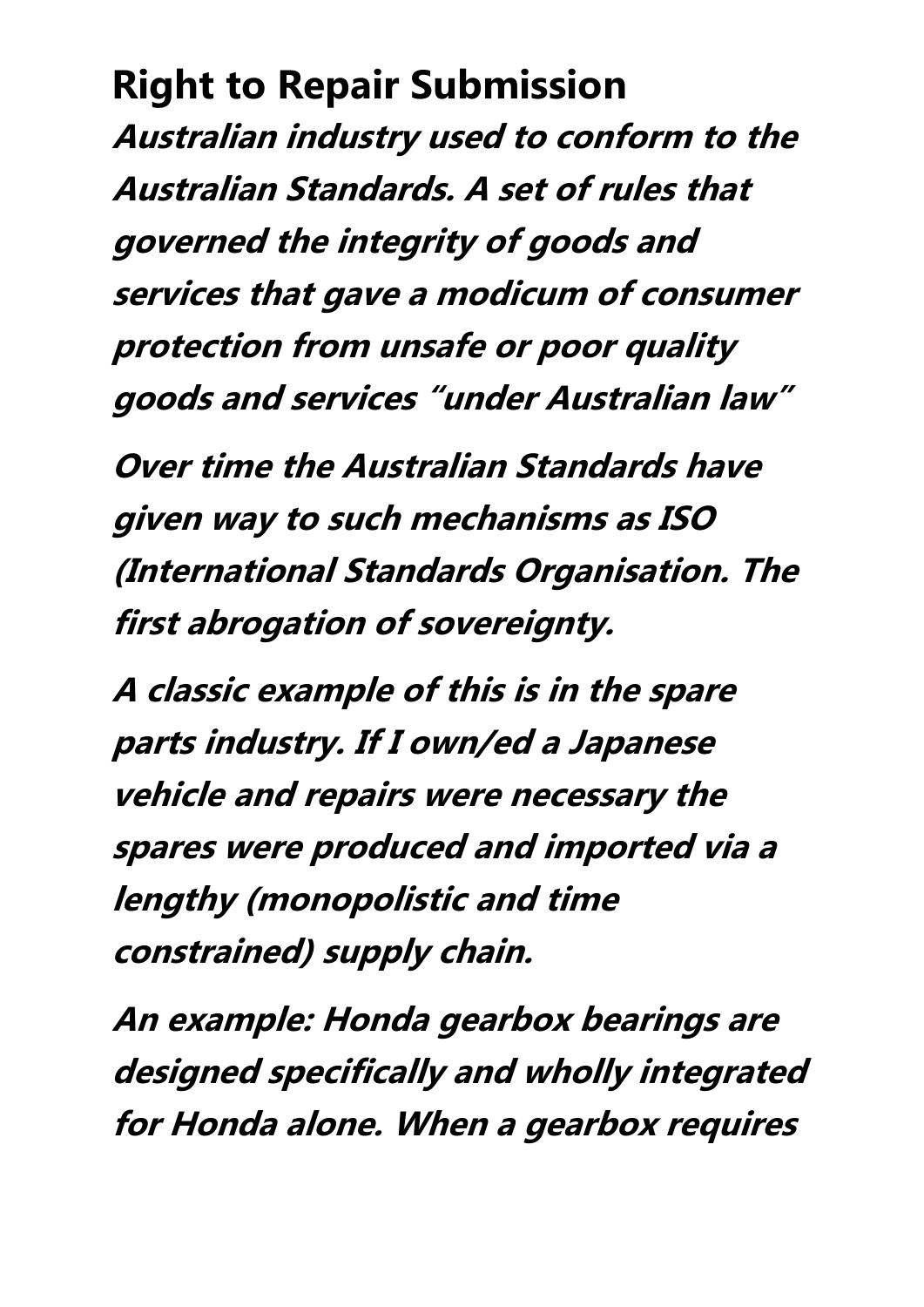**what is known as a "rebuild "the bearings come from Honda Japan. There once (fairy tale here) was a time when almost any bearing for any Holden, Ford and Chrysler were available for purchase at any local spare parts department. That meant that repairs for any of these vehicles were constrained by the ability of the repairers' labour force to complete the job in a required time. Once foreign importers pushed cheaper imports and the inordinate blinding array of imported models and exotic accessories pushed the industry to accept their modus operandi as "the norm"**

**The answer as I see it is one word "PRODUCTIVITY" Australia has abandoned its sovereign right to produce and maintain a viable industry within our own economy was derelict.(some said delinquent!)**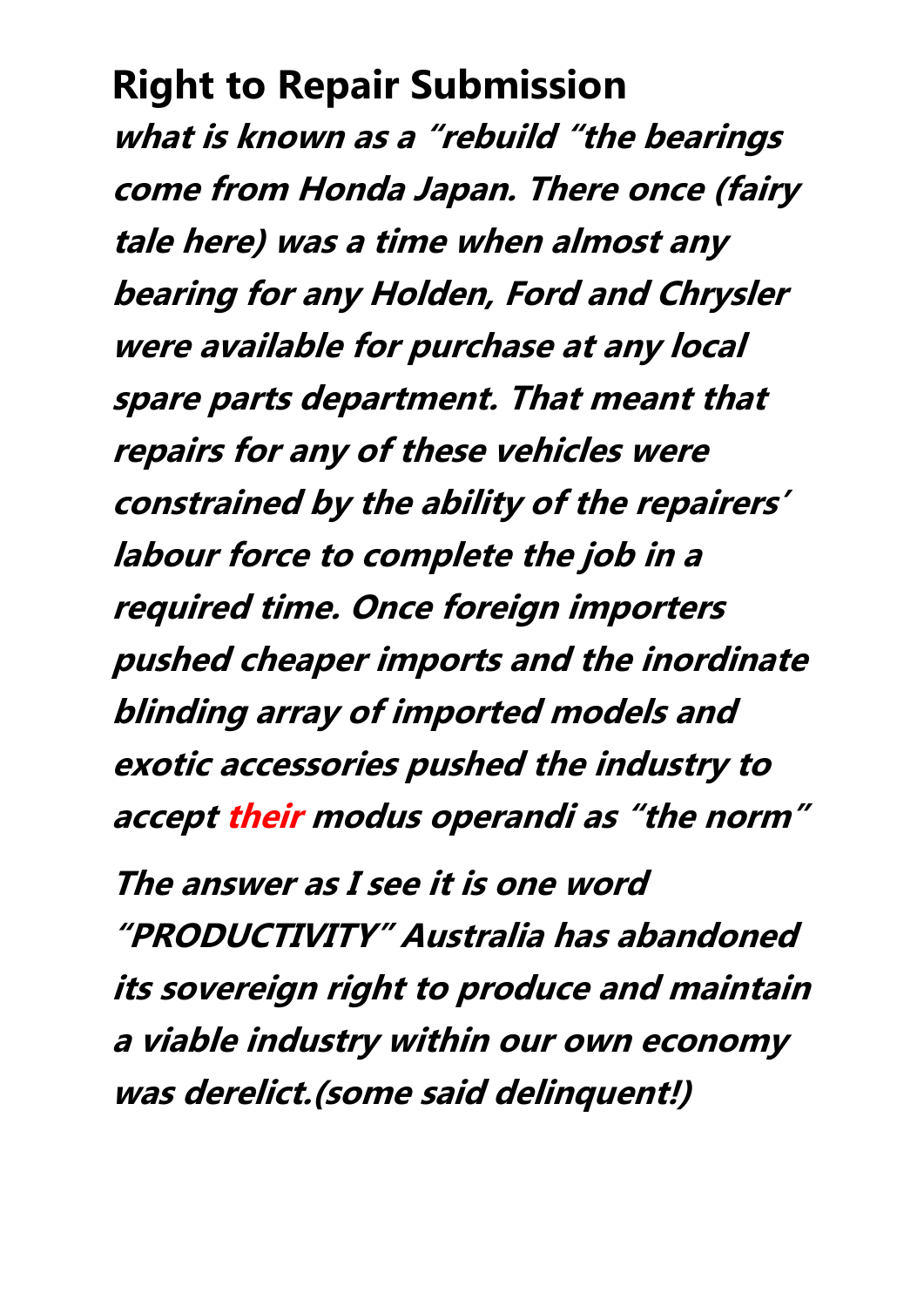**Currently Australia is blinded by the international flow of currencies. The ability of foreign entities to manipulate the price of any good or service is entirely dependent on whether or not they wish to stay in any market and compete on an unequal footing OR liquidate!. WE have an agricultural Industry that is an exemplar of "Free AND fair trade. It's ability to compete with other sovereign nations is a laudable quality , however most of their gains were/have been derived from superior advances in crop management, seed selection processes and agility to change, The Australian manufacturing Industry have been held captive to foreign ownership of supply chain management and capital flows.**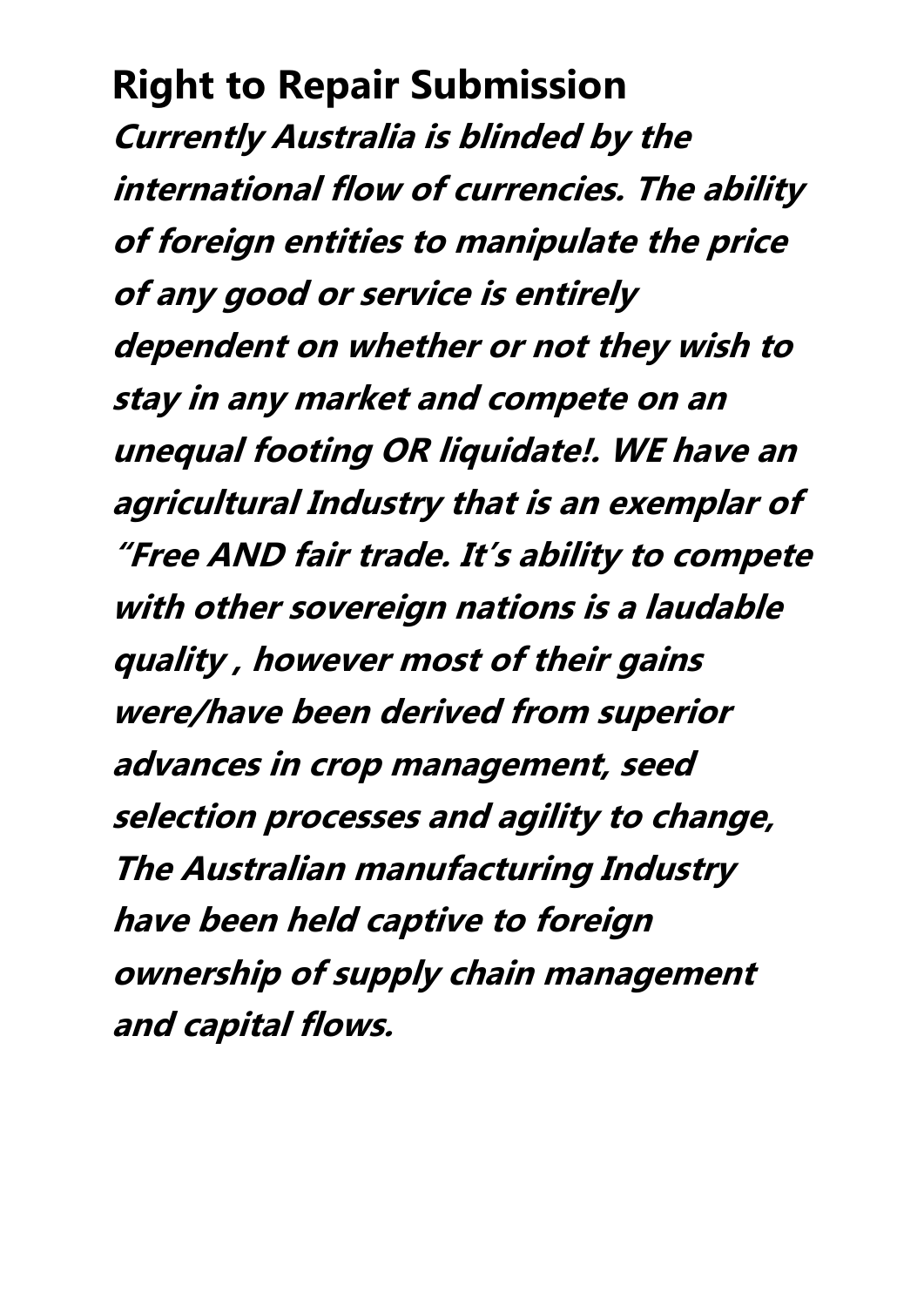**All of the above observations have come about by the passing of time. The right to repair is a fundamental cornerstone of Industry. Is it possible that our steelmaking processes have to make repairs by dependence on the parent company suppliers of blast furnaces?? If there are exemptions to the right to repair it must be ALL on the same rules and playing fields.**

**The commercialism of industry standards has no better example of the dilution of standards than that of the cladding catastrophe in Great Britain AND the role of governments to understand and prosecute the instigators indicates the issue is as deep and as wide as it ever can be.**

**This happened because of lowering standards.**